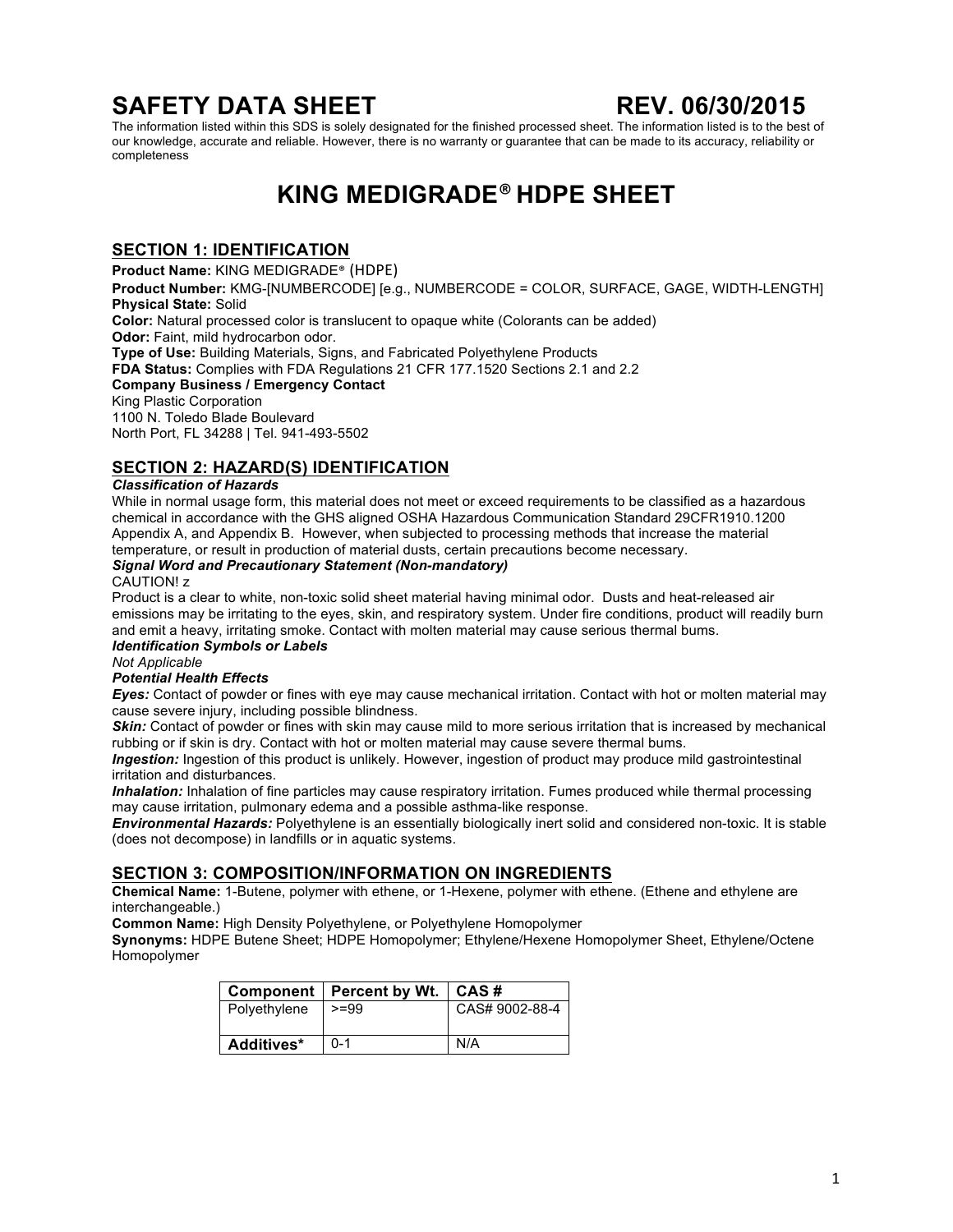### **SECTION 3: COMPOSITION/INFORMATION ON INGREDIENTS Cont.**

### **Additional Information**

\* Other chemical additives including antioxidants, UV stabilizers, processing aids and slip agents may be formulated into various polyethylene resin grades in a total concentration of less than 1% wt. /wt.

Trade Secret(s) – Compositions given are typical values not specifications. Identity of Resin Manufacturers, Additive Component

Manufacturers and exact percentage of blends are proprietary information.

### **SECTION 4: FIRST AID MEASURES**

*Eyes:* Remove contact lenses, if it can be done safely. Immediately flush eyes with water for at least 15 minutes, while holding eyelids open. Seek medical attention if symptoms develop or persist.

**Skin:** Remove dusty or contaminated clothing and shoes. For skin contact, wash affected area with soap and water. Seek medical attention if symptoms develop or persist. In case of contact with molten product, cool rapidly with water and seek immediate medical attention. Do not attempt to remove molten product, or molten product that has cooled, from skin without medical assistance.

*Inhalation:* Move affected individual to non-contaminated air. Loosen tight clothing such as a collar, tie, belt or waistband to facilitate breathing. Seek immediate medical attention if the individual is not breathing, is unconscious or if any other symptoms persist. Inhalation of smoke following a fire may result in delayed pulmonary edema; seek immediate medical attention.

*Ingestion:* Material is not expected to be absorbed from the gastrointestinal tract. DO NOT INDUCE VOMITING. Loosen tight clothing such as a collar, tie, belt or waistband. Seek immediate medical attention.

*Notes to Physician:* After adequate first aid, no further treatment is necessary, unless symptoms reappear. Burns should be treated as thermal burns. Molten resin will come off as healing occurs; therefore, immediate removal from the skin is not necessary. Treatment should be directed at the control of symptoms and the clinical condition of the patient. Ingested material should pass through the digestive system without injury.

### **SECTION 5: FIRE FIGHTING MEASURES**

#### *Extinguishing Media*

**Suitable:** Use water fog, or water spray. Small fires may use dry chemical or carbon dioxide or foam. **Un-suitable:** Avoid Strong Oxidizing agents. Avoid high pressure, direct water stream that may spread molten or burning resins.

**General Fire Hazards:** Solid resins support combustion but do not meet combustible definition. Under fire conditions, product will readily burn and emit a heavy, irritating black smoke. A high concentration of airborne powders or dust may form an explosive mixture with air.

**Explosion Hazards:** Dust particles may form an explosive mixture with air. Risk of dust-air explosion is increased if flammable vapors are also present. Dust may accumulate hazardous static charge.

**Hazardous Combustion Products:** At temperatures above 300 C, polyethylene may emit various oligomers, waxes and oxygenated hydrocarbons as well as carbon dioxide, carbon monoxide and small amounts of other organic vapors (e.g. aldehydes, acrolein). Inhalation of these decomposition products may be hazardous.

**Fire Fighting Equipment/Instructions: (Use ERG Guide #133)** Position upwind. Keep unnecessary personnel away. Move containers from fire area if you can do so without risk. Fight fire from maximum distance or use unmanned holders or monitor nozzles. Fire fighters should wear full-face, self-contained breathing apparatus and thermal protective clothing. Avoid inhaling any smoke and combustion materials. Remove and clean or destroy any contaminated clothing. Cool containers with flooding quantities of water until well after the fire is out. Control runoff waters to prevent entry into sewers, drains, underground or confined spaces and waterways.

### **SECTION 6: ACCIDENTAL RELEASE**

#### **Personal Precautions / Protective Measures:**

Slipping Hazard, avoid standing or walking on product, or product debris. For product debris: Do not use compressed air to sweep debris. Eliminate sources of ignition. (No smoking, flares, sparks or flames in immediate area). Dissipate static electricity during transfer or processing by use of proper electrical grounding and bonding methods.

**Equipment and Emergency Procedures: (Use ERG Guide #133 in event of fire)** For debris spill, isolate area for at least 25 meters (75 feet) in all directions, if no fire exists.

**In case of Fire:** Keep unnecessary personnel away and notify emergency and firefighting personnel. If tank, rail car or tank truck is involved in a fire, ISOLATE for 800 meters (1/2 mile) in all directions; also, consider initial evacuation for 800 meters (1/2 mile) in all directions. Stay upwind from fire.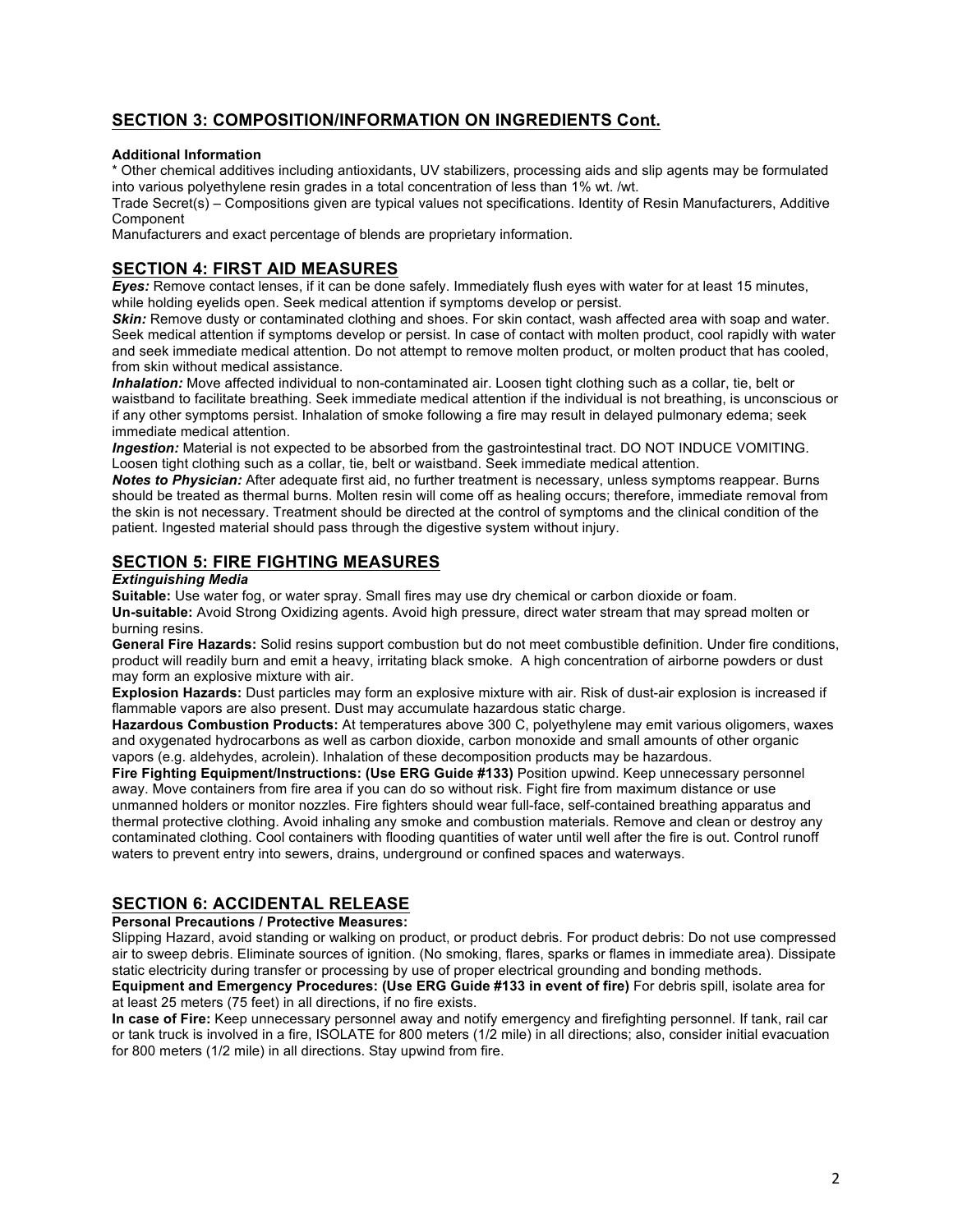**Environmental Precautions:** Prevent entry of small debris into ditches, sewers, and waterways. Plastic pellets, and debris are defined by the UA EPA under the Clean Water Act (40CFR 122.26) as a "Significant Material", which requires any industrial plant that may expose pellets to storm water to secure a storm water permit. Pellets or debris found in storm water runoff are subject to EPA regulations with the potential for substantial fines and penalties. Use appropriate tools to put the spilled solid in an appropriate disposal or recovery container. Reuse or recycle where possible.

### **Methods and Materials for Containment and Cleaning Up Spills:**

Wear appropriate protective equipment and clothing during cleanup. Vacuum or sweep material into container, do not use compressed air to sweep debris material.

**Other Information:** Risk of dust-air explosion is increased if flammable vapors are also present.

### **SECTION 7: HANDLING AND STORAGE**

### **Handling Procedures:**

**Sheet Material:** Secure product to prevent shifting during handling, or transport.

**Debris**: Handle in contained and properly designed equipment systems. Avoid ingestion and inhalation. Keep away from uncontrolled heat incompatible materials. Earth (ground) all material handling and transfer equipment to dissipate build-up of static electricity. Keep handling areas and processing equipment free of debris. Do not use compressed air to sweep debris. For additional information on control of static and minimizing potential dust and fire hazards, refer to NFPA-654, "Standard for the Prevention of Fire and Dust Explosions from the Manufacturing, Processing, and Handling of Combustible Particulate Solids, 2006 Edition."

#### **Storage Procedures:**

Store sheet material flat. Secure to pallet, rack, or stack. Storage area accessible only to trained and authorized personnel. Store accumulated debris in closed, earthed (grounded) and properly designed vessels, away from uncontrolled heat and incompatible materials. Avoid accumulation of dust by frequent cleaning and suitable construction of storage and handling areas. Keep shovels and vacuum systems readily available for cleanup of debris. DO NOT enter filled bulk containers and attempt to walk over product, due to risk of slipping. Use a fall arrest system when working near open bulk containers.

### **SECTION 8: EXPOSURE CONTROLS / PERSONAL PROTECTION**

#### **OSHA Permissible Exposure Limits (OSHA PEL)**

Debris and dust produce from processing sheet material can be considered nuisance particulates. Particulates Not Otherwise Classified (PNOC) OSHA PEL (Total Dust) 15 mg/m3 TWA OSHA PEL (Respirable Fraction) 5 mg/m3 TWA (Respirable Fraction) ACGIH (Inhalable Particulate) 10 mg/m3 TWA ACGIH (Respirable Particulate) 3 mg/m3 TWA.

#### **Engineering Controls**

Use process enclosures, local exhaust ventilation, or other engineering controls to keep airborne levels below recommended exposure limits.

#### **Personal Protection Equipment (PPE)**

**Inhalation:** Use process enclosures, local exhaust ventilation, or other engineering controls to keep airborne levels below recommended exposure limits. Use appropriate respiratory protection where atmosphere exceeds recommended limits. A respiratory protection program that meets OSHA's 29 CFR 1910.134 or ANSI Z88.2 requirements must be followed whenever workplace conditions warrant respirator use. "Nuisance dust" such as polymer dust typically exhibits no significant health effect when they are reasonably controlled. Exposure to high concentrations of dust may cause slight irritation by mechanical action.

**Skin:** Use chemical resistant gloves appropriate to conditions of use. Wear heat protective gloves and clothing if there is a potential for contact with heated material. Protective clothing such as long sleeves or a lab coat should be worn.

### **SECTION 8: EXPOSURE CONTROLS / PERSONAL PROTECTION cont.**

**Eye:** Dust service goggles should be worn to prevent mechanical injury or other irritation to eyes due to airborne particles, which may result from processing of this product. Safety glasses are required as minimum requirement. **Footwear:** Use appropriate footwear. Spilled debris can be a serious slipping/falling hazard. Exercise caution when walking on spilled material.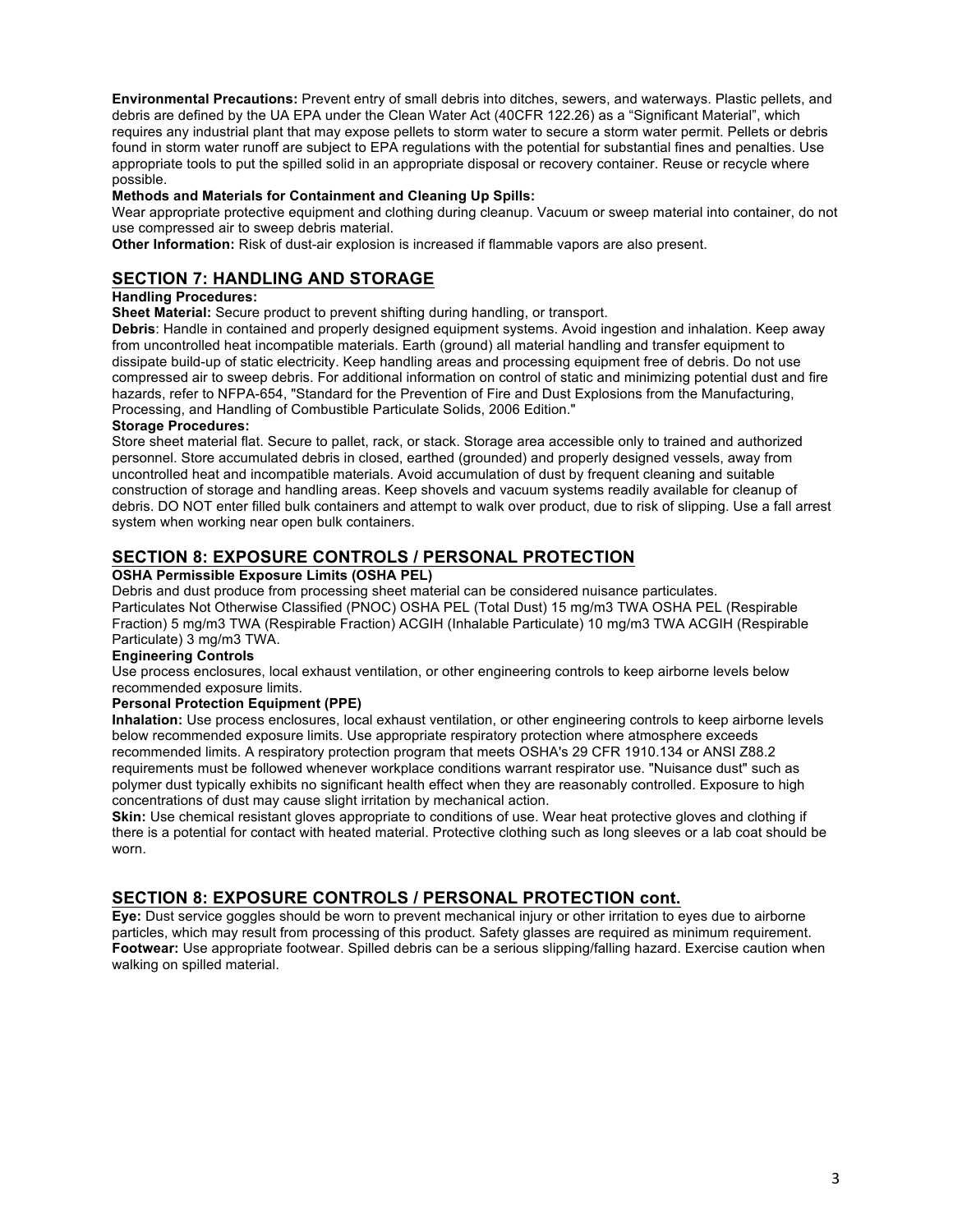### **SECTION 9: PHYSICAL AND CHEMICAL PROPERTIES**

| <b>Appearance:</b> Solid Sheet Material - Translucent to<br>white. | Lower Flammable Limit: No Data Available.                 |
|--------------------------------------------------------------------|-----------------------------------------------------------|
| Odor: Faint, mild hydrocarbon odor.                                | <b>Explosive Properties: No Data Available.</b>           |
| Odor Threshold: No value available.                                | Oxidizing Properties: No Data Available.                  |
| <b>pH:</b> Not applicable.                                         | Vapor Pressure: Not applicable.                           |
| Freezing Point: Not applicable.                                    | Vapor Density: Not applicable                             |
| Melting Point: 126 to 135°C                                        | Relative Density: 941-.965 (water=1)                      |
| Boiling Point/Boiling Range: Not applicable.                       | Solubility (Water): Insoluble.                            |
| Flash Point: Not applicable.                                       | Partition Coefficient (Kow): Specific data not available. |
| Evaporation Rate: Not applicable.                                  | Auto-ignition: >300°C                                     |
| Flammability: Not Classified. Burns but does not easily            | Decomposition Temperature: Varies; >300°C                 |
| ignite.                                                            |                                                           |
| Upper Flammable Limit: No Data Available.                          | Viscosity: Not applicable.                                |

### **SECTION 10: STABILITY AND REACTIVITY**

### **Reactivity:**

Non-Reactive with Air, or Water

### **Chemical Stability:**

This product is stable under normal use conditions for shock, vibration, pressure, or temperature.

#### **Possibility of Hazardous Reactions:**

Certain Halogens, Organic Chlorides and Hydrocarbons may react with and degrade polyethylene. Powders or dusts may form an explosive mixture with air. Dusts may create static discharge; Risk of dust-air explosion is increased if flammable vapors are also present.

#### **Conditions to Avoid:**

Avoid processing material over 300°C. Avoid accumulations of debris and dust in air and surfaces. **Incompatibility:**

Fluorine gas, (violent reaction), Diethyl ether, Methylene chloride, Ethylene chloride. Polyethylene degrades after lengthy contact with most Aromatic hydrocarbons; benzene, toluene, acetone, xylenes, ammonia gas, turpentine, naphtha, etc., and most Halogenated Hydrocarbons; Perchloroethylene, chloroform, trichloroethylene, carbon tetrachloride, etc.

#### **Hazardous Decomposition products:**

At temperatures >300deg C (572deg F), polyethylene may emit various oligomers, waxes and oxygenated hydrocarbons as well as carbon dioxide, carbon monoxide and small amounts of other organic vapors (e.g. aldehydes, acrolein). Inhalation of the decomposition gases may be hazardous.

### **SECTION 11: TOXICOLOGICAL INFORMATION**

### **Routes of Exposure**

Eyes, Inhalation, or Skin This product when in sheet material presents no likely route of exposure. However, when machined or processed, or heated, possible exposure can occur by routes stated above.

### **Symptoms (characteristic)**

### **Physical:**

Hot material may cause thermal burns. Mechanical irritation to skin, eyes, and throat may occur with exposure to dust and small particles.

#### **Chemical:**

Inhalation of process fumes and vapors may cause soreness in the nose and throat and coughing.

#### **Toxicological:**

This material is considered essentially inert and non-toxic. It has no known acute health effects.

#### **Delayed and Immediate Effects:**

Coughing, throat soreness, possible redness of skin, or eyes, or throat.